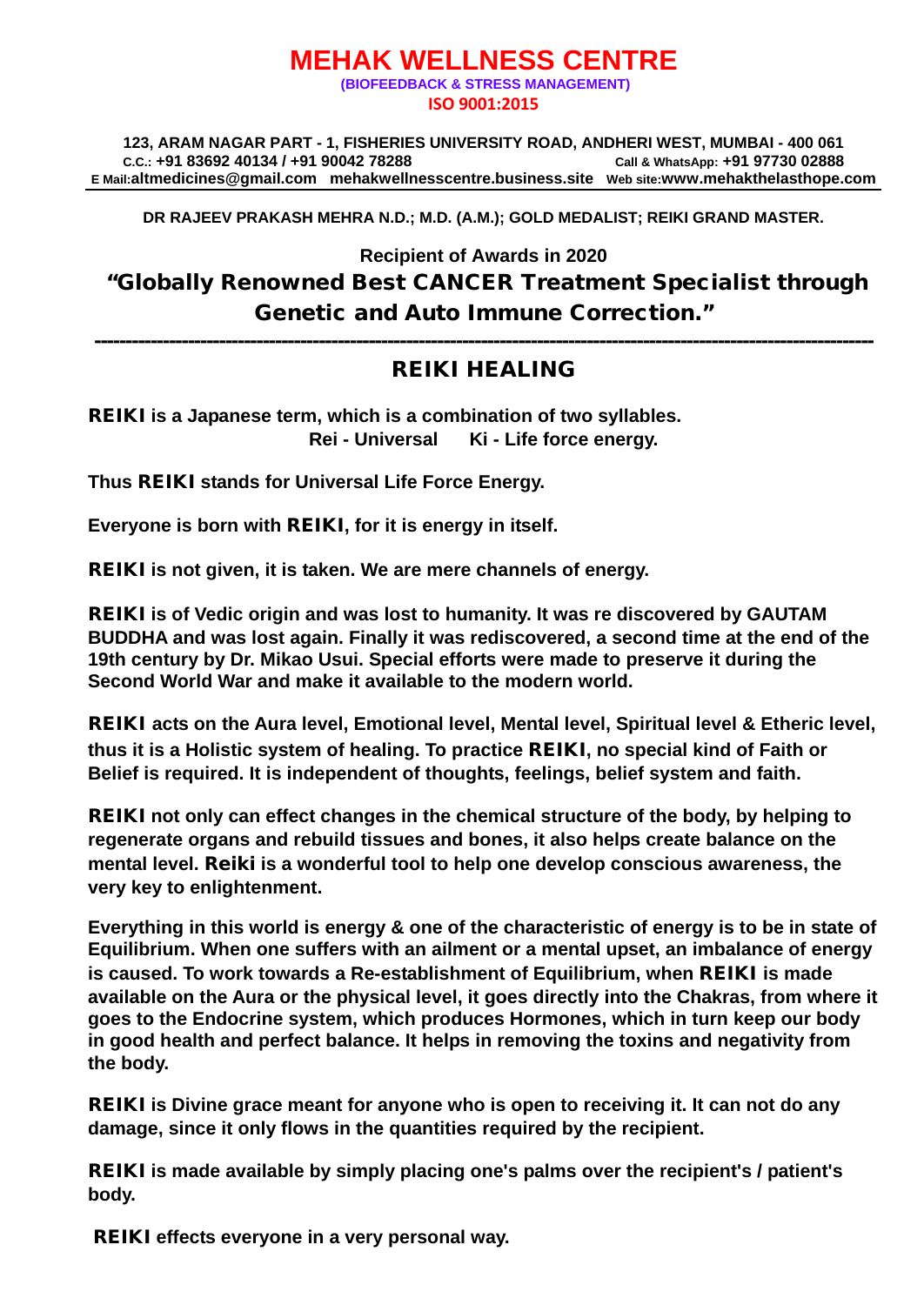**The Usui System of** REIKI **is not only the most simple and natural healing method we know of, but it is also the most effective way of transferring this Universal Life Energy. Once a person has been opened up to become a "channel" for** REIKI**, concentrated life energy will flow through his hands on its own accord and he will retain this ability for the rest of his life.**

**One Unique aspect of** REIKI **workshop is that each participant is linked to higher levels of energy and a channel for free flow of** REIKI **gets established through a series of four attunements.**

REIKI **is a tool for shifting oneself and others, from a world of scarcity to a world of abundance, from a world of vicious circle to a world of virtuous circle. As most things in life,** REIKI **must be experienced to be appreciated.**

**So all you need is positive attitude and the will to be healthy and contented. A new development will take place, leading you to insight and knowledge, to a conscious sense of unity with the whole of creation, and to love.**

# May your exploration of REIKI be a joyous one!

 **Book your** REIKI **session today !!** REIKI **supports the body's natural ability to heal itself** REIKI **vitalizes both, body and soul** REIKI **re-establishes spiritual equilibrium and mental well-being** REIKI **functions on all levels, whether mental or spiritual, bodily or emotional** REIKI **balances the body's energies** REIKI **loosens up blocked energy and promotes a state of total relaxation** REIKI **cleanses the body of poisons** REIKI **adjusts itself according to the need of recipient**  REIKI **works with animals and plants** REIKI **is an extremely pleasant, holistic method of healing** 

REIKI **is a Japanese term which means Universal Life Force Energy. It is a wholistic healing system and some of the uses of Reiki are:**

To heal oneself and others

To contribute to the wellbeing of oneself and others

To dissolve blocks in life

To heal relationships

To use as a support system in life

## Some of the features of Reiki are:

**Simplicity** 

Silken Smoothness

Giver and Receiver both benefit

Supports other therapies

Applications include groups, plants and trees, animals, household, business and industry, in animates telephones, TV, vehicles, machinery and equipment.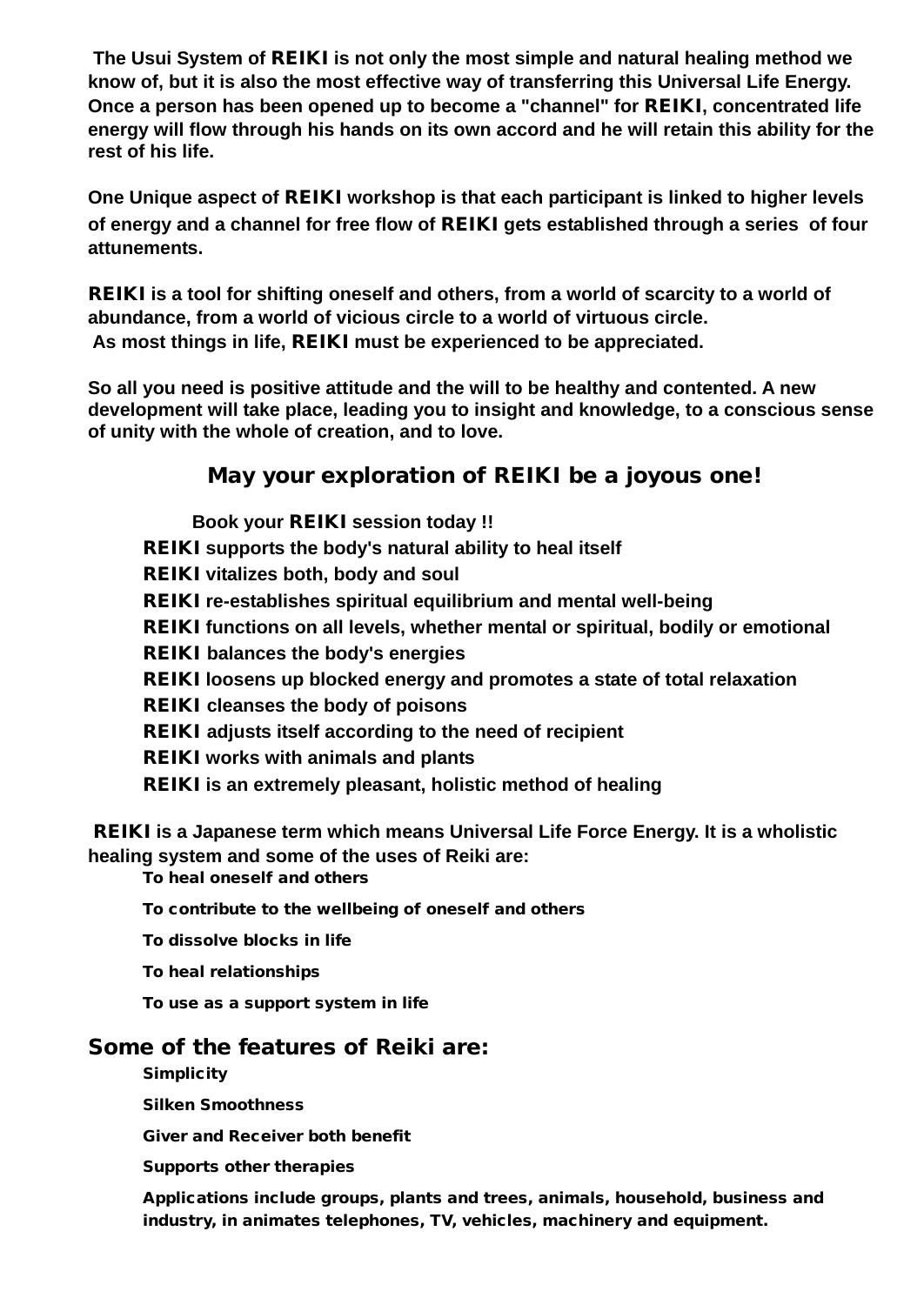**We, at** MEHAK WELLNESS CENTRE**, offer REIKI Energy / Healing / ATTUNMENT.**

**21 sittings complete a cycle. This energy works on the Physical, Emotional, Mental & Karmic levels, helping to activate, balance, correct, restore, and stabilize the energies.** 

**Gentle placement of palms all over the body starting from top to bottom and front to back, is carried out for 30 to 45 minutes. During this time the recipient needs to be lying down, relaxed with closed eyes, enjoying the flow of energy. The Healer would shift the position of palms gradually all over, to activate the energies in every organ of the body. Wherever any energy blocks are felt, the Healer would give a gentle massage to release the same. On completion of passing of energies, energy balancing is done to close the session.**

To make the session beneficial certain points need to be followed.

- **1) Drink at least 500 ml. of water (H2O) before and after the session.**
- **2) Do not eat anything at least for 60 minutes before and after the session.**
- **3) Wear loose cotton clothing, white or any pastel shade.**
- **4) Avoid wearing under garments during the session.**
- **5) Empty all pockets. Remove all metal and leather items from your body.**
- **6) Keep your eyes closed. Preferably take a nap. No talking.**
- **7) Gentle oil application before the session, helps in absorbing the energies better, giving good and faster results.**
- **8) Do not take a bath for at least 60 minutes after the session.**
- **9) Book 21 days in a row for best results.**

**REIKI sessions can be taken in person with hands on, or in absentee if not able to visit the centre.** 

**In case of absentee healing, the recipient's photo with full name and date of birth needs to be shared. Energy would be passed through the photo to reach the recipient where ever they are. These sessions last for 30 minutes.**

**CHAKRA balancing sessions too can be booked. Work is carried on in balancing the chakras.**

**For those who need to see the performance of their CHAKRAS, could book AURA & CHAKRA panel and get computerized information on their CHAKRAS. This could be followed by balancing of the CHAKRAS.**

**Further diagnosis and feedback is also available for CHAKRAS, COLOURS, ELEMENTS (EARTH, FIRE, METAL, WATER, WOOD) (YIN & YANG energies).**